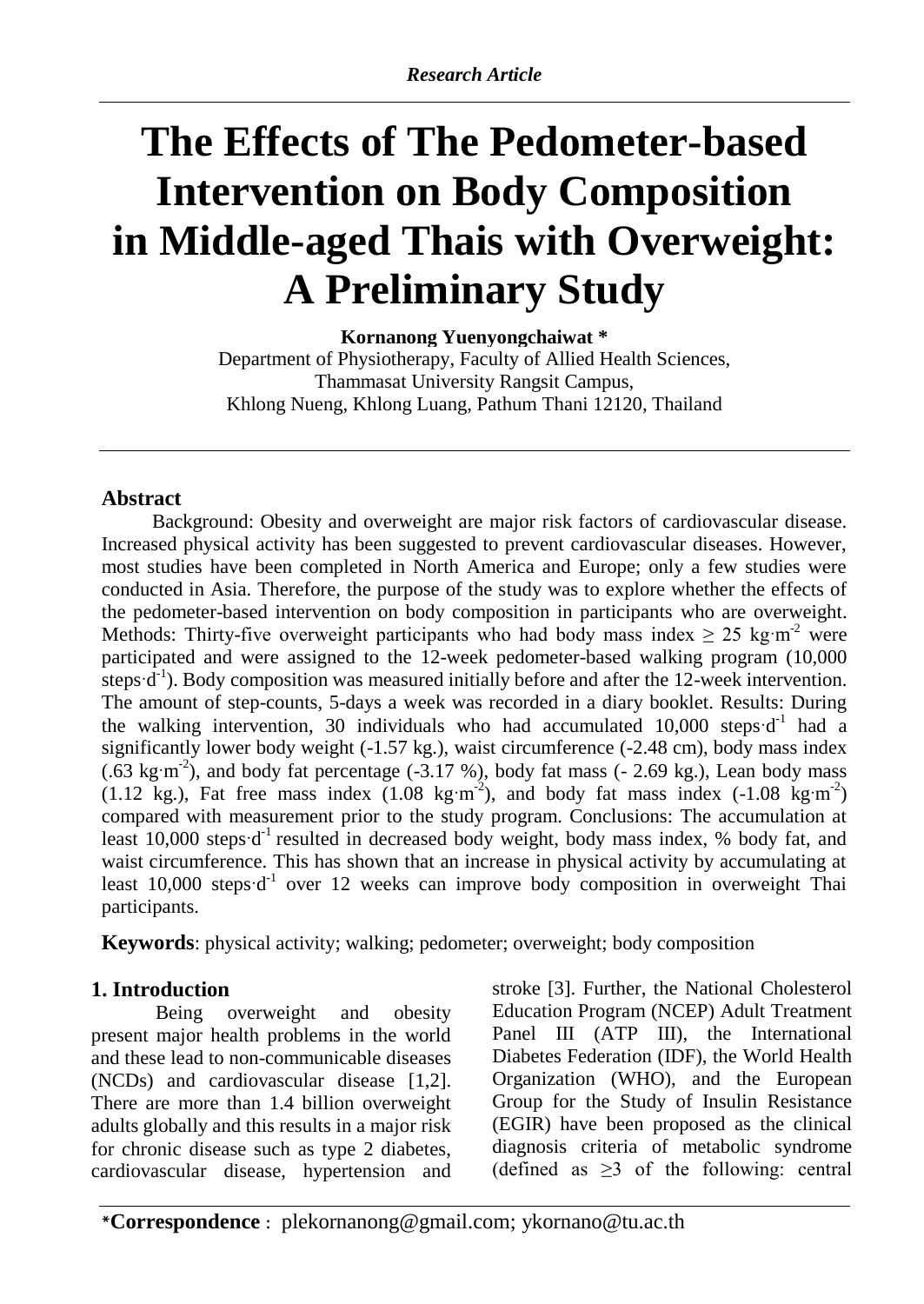obesity, elevated blood pressure, low highdensity lipoprotein cholesterol, elevated triglycerides, impaired fasting glucose) and obesity (i.e., body composition (BMI), waist circumference) is one of the clinical component of metabolic syndrome [4]. In a survey in Thailand, a prevalence of being overweight and obesity (BMI  $\geq 25 \text{ kg} \cdot \text{m}^{-2}$ ) among adults was up to 23.8 % [5]. Further, Aekplakorn et al. (2014) explored the prevalence of obesity (defined as  $BMI \geq 25$ kg·m<sup>-2</sup>) from Thai National Examination Survey in 2009. They found that 35% of Thai adults aged  $\geq 20$  years were characterized with obesity [6]. Interestingly, BMI in the Thai population increased with an average of 0.95  $\text{kg} \cdot \text{m}^{-2}$  per decade from 1991 to 2009. Furthermore, waist circumference (defined as central obesity) is associated with cardiovascular risk factors [7] and abdominal obesity (waist circumference and waist hip ratio) was shown to be independently associated with coronary heart disease in Thai men aged 35-59 over 17 years followup [8]. Regarding the relationship between obesity and physical activity, Banks, Lim, Seusman, Bain and Sleigh [9] investigated 74,981 adults aged 20-50 and found that 15.6% of Thai participants were obese (BMI  $\geq$  25 kg·m<sup>-2</sup>). Further, a negative association was associated with obesity and the total weekly sessions of exercise-related physical activity. In addition, total daily leisurerelated computer use and television watching were correlated with the risk of being obese. Therefore, intervention to decrease a sedentary life style and increased physical activity should be considered.

Individual accumulations of 30 minutes of moderate intensity physical activity at least 5 days per week or 150 minutes per week has been recommended in all population groups to increase physical activity by the American College of Sports Medicine (ACSM) and the American Heart Association (AHA) [10]. Walking (i.e., brisk walking) is generally recommended and equivalent to an alternative moderate

physical activity. In addition, accumulating at least  $10,000$  steps  $d^{-1}$  has been shown to meet the necessary minimum current physical activity required [11, 12]. Therefore, a daily step target of 10,000 steps has been generally suggested to improve health outcomes in sedentary lifestyle [13, 14]. In recent year, a pedometer or step-counting device has been commonly used to measure and promote physical activity. In addition, the benefit of a pedometer is easy to attach, less expensive, gives immediate feedback, and is a non-invasive method [15]. Several studies have been conducted on the effects of accumulating 10,000 steps per day on body composition or anthropometry in overweight participants. However, little is known regarding the effects of walking with a pedometer on the body composition of overweight adults in a community setting. Therefore, the aim of this study was to determine the effects of accumulating 10,000 steps per day with a pedometer on body composition that might be a risk of cardiovascular disease in overweight participants in a community setting.

## **2. Materials and Methods 2.1 Participants and Design**

Thirty-five participants were recruited from the community aged 35-59 with overweight adults (defined as  $BMI \geq 25$  $kg·m<sup>-2</sup>$ ). Written and informed consent were obtained. In addition, the ethics and protocol were approved by the Ethics committee of Thammasat University. The quasi experimental was designed to determine whether the effect of a pedometer decreased the body composition.

## **2.2 Measures and Apparatus**

Two experimenters were trained in the measurement protocol by the same trainer. Measurements of weight, height, body fat percentage; waist circumference and hip circumference were obtained prior and after the intervention program. Evaluation of body composition was performed by a bioelectric impedance (BIA) device which is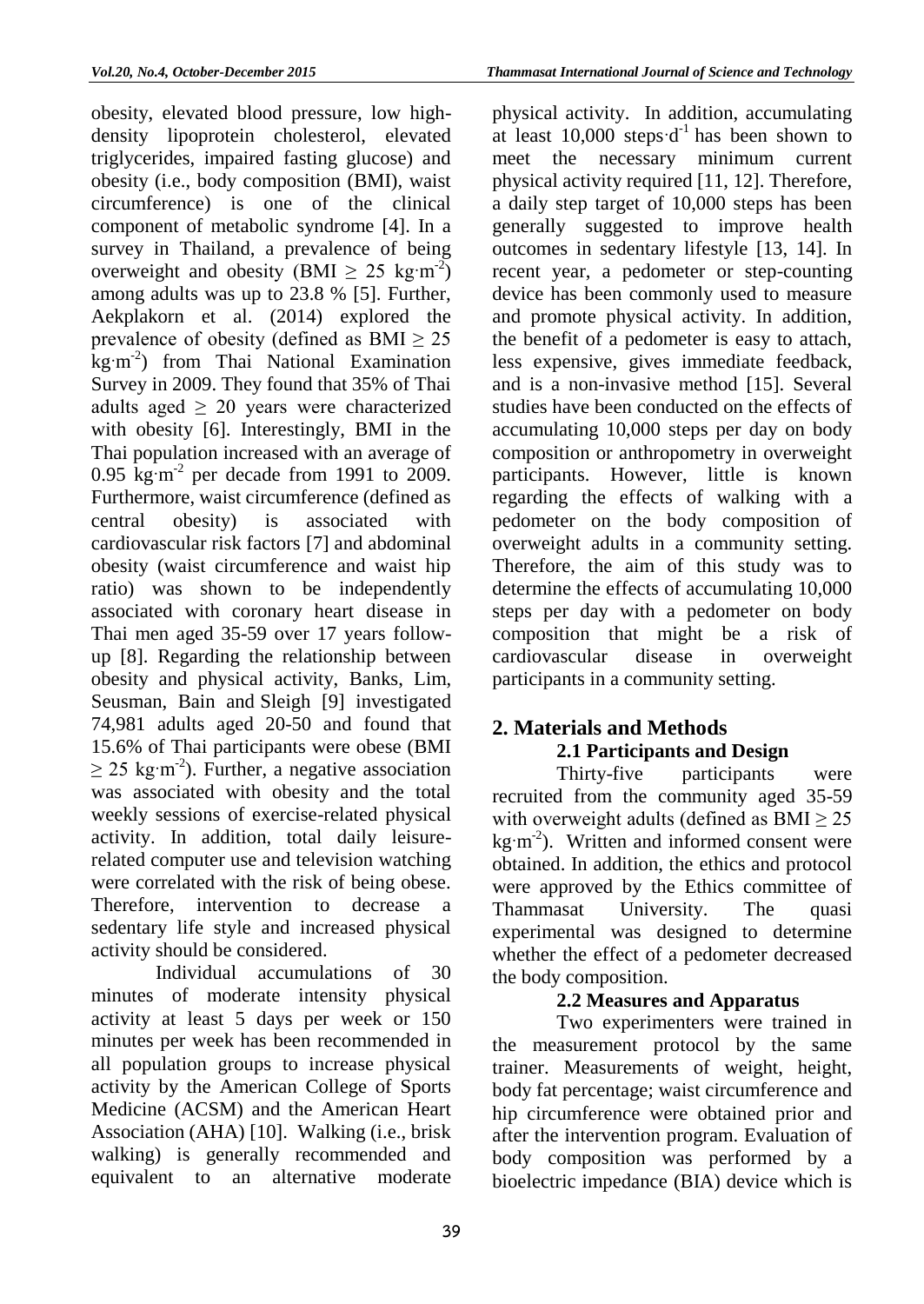an Omron HBF-375 Body composition monitor (Omron Healthcare Co., Ltd., Japan). Body weight (kg), lean body mass (kg), body fat mass (kg), and the percentage of body fat were assessed. Body mass index (BMI;  $kg·m<sup>-2</sup>$ ) was used as an indicator of being overweight. The BMI is calculated as body weight (kg) divided by height squared  $(m<sup>2</sup>)$ . It is known that body mass is composed of two distinct components; fat-free mass and body fat mass. Therefore, fat-free mass index (FFMI;  $kg^{\dagger}m^2$ ) and body fat mass index (BFMI;  $\text{kg}\cdot\text{m}^{-2}$ ) were calculated. These indices are divided as fat-free mass (kg) and body fat mass (BFM; kg) by height squared  $(m<sup>2</sup>)$  respectively. Height was measured to the nearest 0.1 centimeters with a wallmounted stadiometer (Seca Corporation, Columbia, MD). In addition, changing in walking steps a day was calculated by subtracting initial baseline walking steps per day from walking steps per day at a 12-week. According to the National Heart, Lung and Blood Institute (NIH) Practical guide to obesity, the waist circumference should be measured at the level of the umbilicus or navel. In addition, hip circumference was measured at the level of the greatest gluteal protuberance [16]. Standing waist and hip circumferences were measured using a tape measure in centimeters. To reduce measurement error, height, waist and hip were measured twice and the average values were calculated. Waist to hip ratio was then computed from these measures.

Baseline walking steps per day were measured with the Yamax Digi-Walker SW-200 (Yamax Tokei Keiki Co., Ltd., Tokyo, Japan). Individuals were asked to wear their sealed pedometer during the working day for 5 days whilst following their normal daily routine and then record the details in their booklet. At the 12-week intervention, the participants were instructed to walk at least 10,000 steps per day and record their steps in their diary.

#### **2.3 Statistical Analysis**

Steps per day were calculated weekly (i.e., only 5 working days per week was averaged). The change in the average number of steps per day over the 12-week intervention program was modeled for each participant. Descriptive data was presented as a percentage (%), mean and standard deviation (SD). Data was verified for normality of distribution (Komogorov Siminov Goodness of Fitness test). Paired ttest was performed to determine the effects of the pedometer-based intervention on body composition. To evaluate the utility of the pedometer for improving health outcomes in overweight participants, a regression analysis was performed. Multiple regression analyses were conducted to determine the unique contribution of 10,000 steps per day to the improvement of waist circumference after adjustment for gender, age, initial steps, initial value and change in steps.

## **3. Results**

Nine males and 21 females participated in this study. The mean age of the participants was  $49.67 \pm 6.51$  years. Average steps a day during week 1 and week 12 in each participant were presented in Figure 1. The figure illustrates significant increases in walking steps a day from initial baseline to at a 12-week intervention ( $p <$ .001). As shown in Table 1, significant  $-\Delta$ body weight,  $-\Delta$  BMI,  $-\Delta$  WC,  $-\Delta$  %BF,  $-\Delta$ BFM, and  $-\Delta$  FFMI were evidenced after the pedometer based intervention program. LBM and FFMI likewise increased significantly (*p* < .01 in all cases).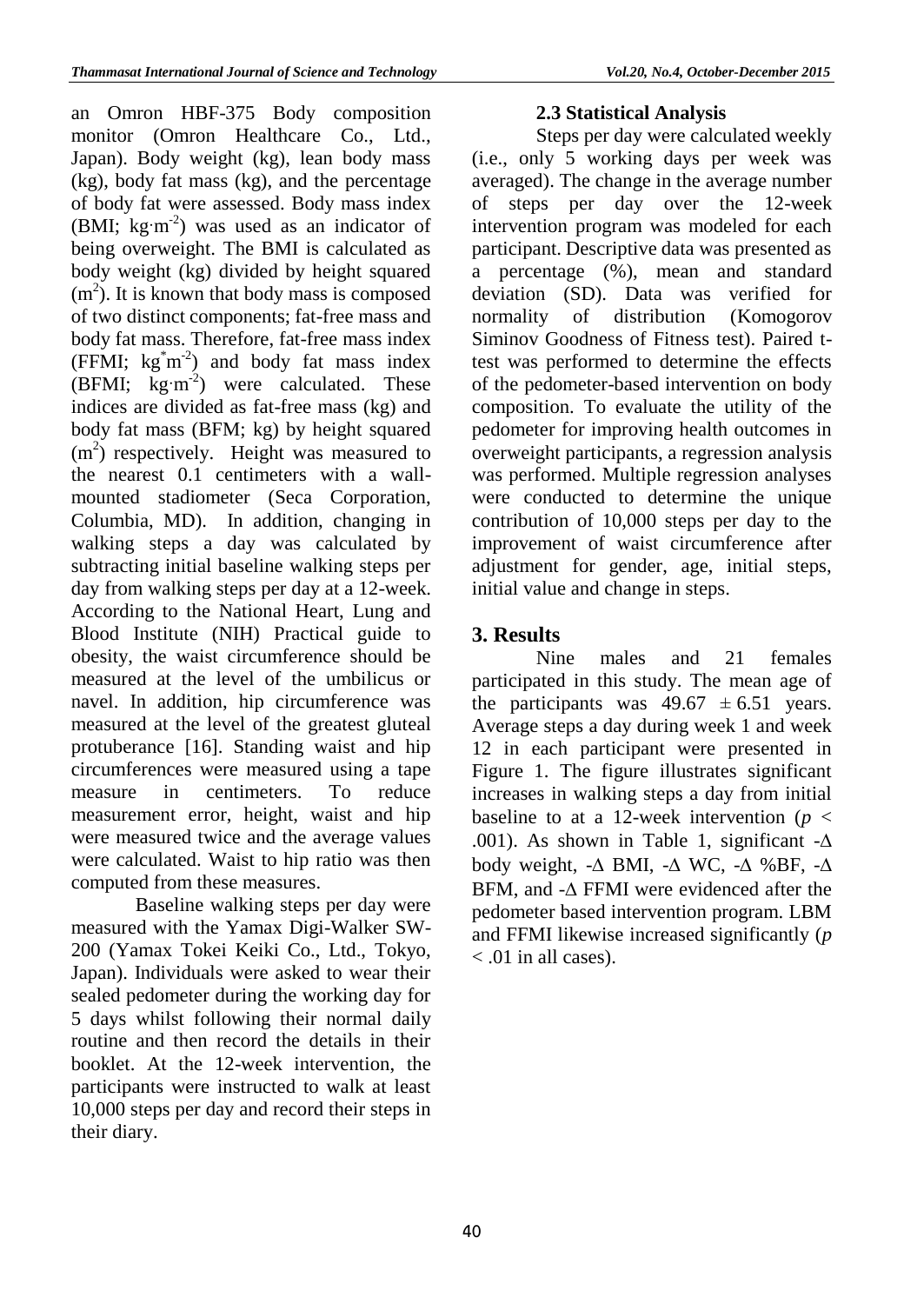

**Fig.1.** Walking steps a day before and after intervention program in each participant.

|  |  |  | Table1. Compared pre and post pedometer intervention program in overweight participants. |  |
|--|--|--|------------------------------------------------------------------------------------------|--|
|  |  |  |                                                                                          |  |

|                             | Pre                     | post $12$ -wk            | t(29)    | <i>p</i> -value |
|-----------------------------|-------------------------|--------------------------|----------|-----------------|
| Walking (steps/day)         | $4,540.53 \pm 1,959.00$ | $10,500.20 \pm 2070,543$ | $-14.97$ | < .001          |
| $WC$ (cm)                   | $92.63 \pm 9.26$        | $90.33 \pm 8.16$         | 3.13     | .004            |
| <b>WHR</b>                  | $.89 \pm .06$           | $.88 \pm .05$            | .72      | .477            |
| Body weight (kg)            | $71.40 \pm 10.73$       | $69.87 \pm 10.33$        | 3.15     | .004            |
| BMI $(kg/m^2)$              | $27.86 \pm 4.33$        | $27.25 \pm 3.93$         | 2.88     | .007            |
| BF(%)                       | $32.97 \pm 6.89$        | $29.82 \pm 7.29$         | 6.70     | < 0.001         |
| $BFM$ (kg)                  | $23.98 \pm 7.47$        | $21.33 \pm 7.43$         | 6.788    | < .001          |
| $LBM$ (kg)                  | $47.42 \pm 5.57$        | $48.54 \pm 5.21$         | $-2.94$  | .006            |
| FFMI $(kg/m^2)$             | $18.46 \pm 1.75$        | $18.91 \pm 1.61$         | $-2.83$  | .008            |
| $BFMI$ (kg/m <sup>2</sup> ) | $9.41 \pm 3.12$         | $8.34 \pm 2.95$          | 6.37     | < .001          |

WC, waist circumference; WHR, waist hip ratio; BFM, body fat mass; LBM, lean body mass; BMI, body mass index; BFMI, body fat mass index; FFMI, fat-free mass index

**Table 2.** Multiple regression analysis effect of 10,000 steps per day on waist circumference from baseline characteristics and an increase in steps per day.

| Regression model                                 |          |         |                       | R2   |             |
|--------------------------------------------------|----------|---------|-----------------------|------|-------------|
| Age                                              | $-.032$  | $-0.26$ | $-0.299$              |      |             |
| Gender                                           | $-1.490$ | $-.085$ | $-966$                |      |             |
| Initial waist circumference                      | .876     | .994    | 10.402                | ***  |             |
| Initial walking steps/day                        | .000     | $-.035$ | $-.379$               |      |             |
| Change in walking steps/day                      | $-.001$  | $-.209$ | $-2.121$ <sup>*</sup> | .846 | $26.374***$ |
| $*$<br>$\Delta C$ <sup>***</sup><br>$. \n^\circ$ |          |         |                       |      |             |

 $p < .05, \frac{***}{p} < .001$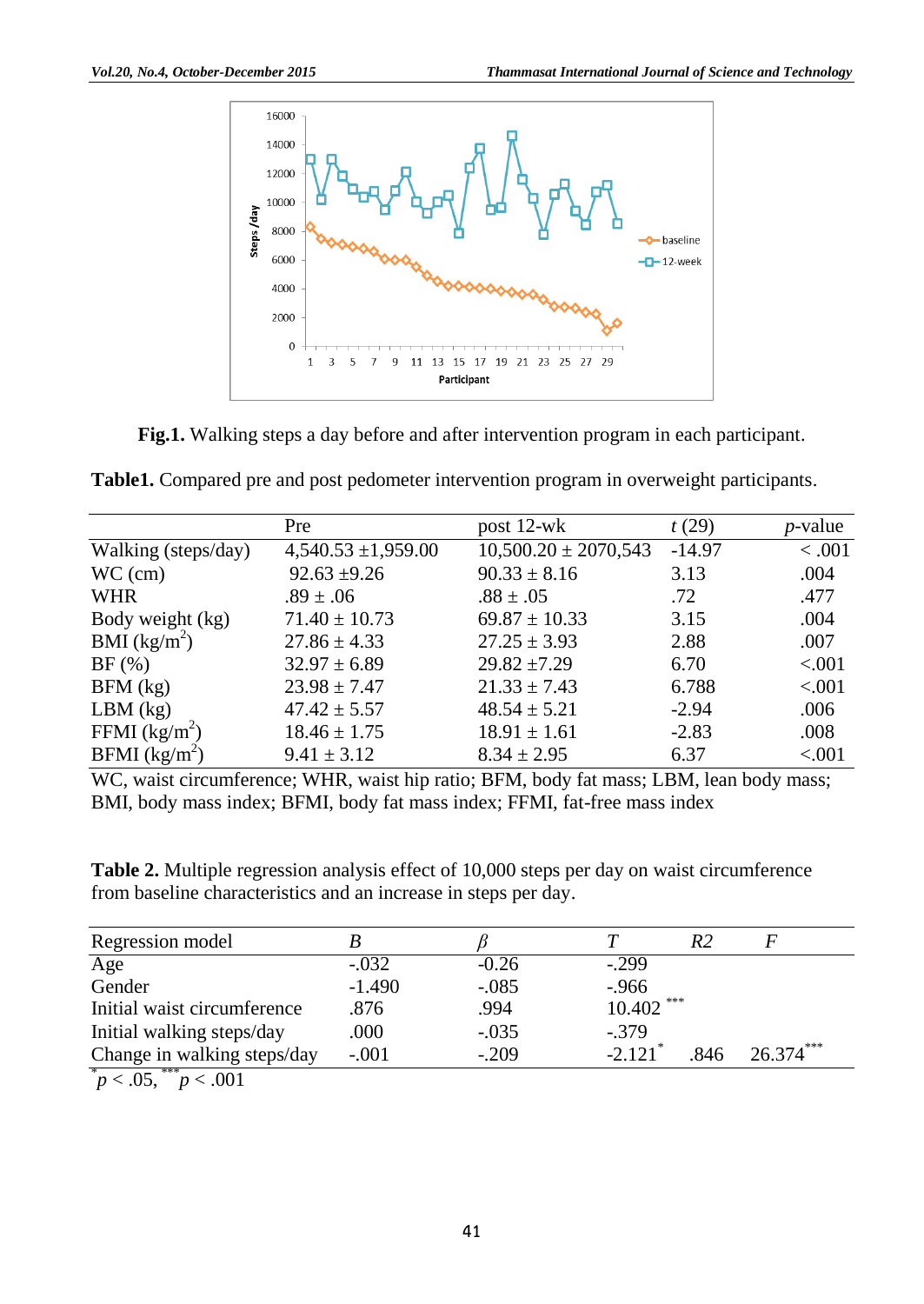In addition, the study examined whether the contribution of walking steps  $d^{-1}$ to the prediction of follow-up body composition. As can be seen in Table 2, future waist circumference was related to both an initial waist circumference and the changes in walking steps per day ( $p < .05$ ). The waist circumference increased with decreased walking steps per day ( $\geq 10,000$ ) steps per day).

## **4. Discussion**

The present study evaluated the efficacy of accumulating 10,000 steps per day on the body composition with overweight participants in a community setting. Further, these participants were leading a sedentary lifestyle (defined as accumulating less than 5,000 steps per day [12, 17]. The main findings of the present study were that participants displayed decreased body weight, BMI, waist circumference, percentage of body fat, body fat mass, fat free mass, fat free mass index  $(1.53 \text{ kg}, 0.61 \text{ kg} \cdot \text{m}^2, 2.3 \text{ cm}, 3.16\%, 2.64)$ kg, and  $0.45 \text{ kg} \cdot \text{m}^{-2}$ , respectively). Otherwise, lean body mass and lean body mass index increased by 1.12 kg, and  $1.07 \text{ kg} \cdot \text{m}^{-2}$ respectively, following the 12-week walking intervention.

The results confirm recent findings indicating that walking 10,000 steps per day is effective in increasing physical activity. In particular, a meta-analysis of 26 studies from 1966 to 2007 suggested that using a pedometer increased physical activity [18]. Further, the beneficial change in loss of weight was demonstrated in the current study which concurred with other studies: decreased body weight, BMI, percentage body fat and waist circumference. Yamanouchi et al. (1995) evaluated the effects of walking at least 10,000 steps per day combined with diet in obese non-insulin dependent diabetes mellitus patients compared with diet alone. Body weight in both groups decreased significantly after an 8-week follow-up. However, the amount of body weight reduction in the group walking combined with diet therapy was greater than that in the group of diet alone [19]. Chan et al. (2004) demonstrated that 12 weeks of 10,000 steps per day resulted in a significantly lower BMI and waist girth in 106 sedentary workers [20]. Schneider et al. (2006) examined the effect of 10,000 steps per day on 38 adults with a sedentary lifestyle and who were overweight/ obese for 36 weeks. They reported that 10,000 steps per day resulted in weight loss and that these participants had shown a significant decrease in body weight, BMI, percentage of body fat, fat mass, waist circumference and hip circumference over 36-weeks in overweight participants [13]. Further, systematic review with meta-analysis [18] reported that increases in steps per day were associated with a decreased BMI by  $0.38 \text{ kg} \cdot \text{m}^{-2}$  from baseline, with a range from -0.05 to -0.72 kg $\rm \,m^2$  which was similar to the amount of changes in BMI (-0.61 kg·m<sup>-2</sup>) in the present study. Again, a meta-analysis of randomized controlled trials reported that body weight, BMI, percentage of body fat in sedentary adults have been decreased after a walking intervention program [21]. Recently, Tudor-Locke (2010) described pedometer-based guidelines and cardiovascular health outcomes. He concluded that increasing walking can alter changes in BMI and are related to cardiovascular health outcomes [22]. Thus, accumulating at least 10,000 steps per day may, in part, account for a reduction in waist circumference, and BMI during the walking program.

However, there is some evidence that the effects of accumulating at least 10,000 steps per day on body composition (e.g., waist circumference, BMI) did not observe changes in anthropometric measures or body composition [1, 13, 23]. Clemes et al. (2007) assessed healthy participants with either normal weight or being overweight with a 10,000 daily step count over 4-weeks. They revealed that body weight, BMI and the percentage of body fat were not observed in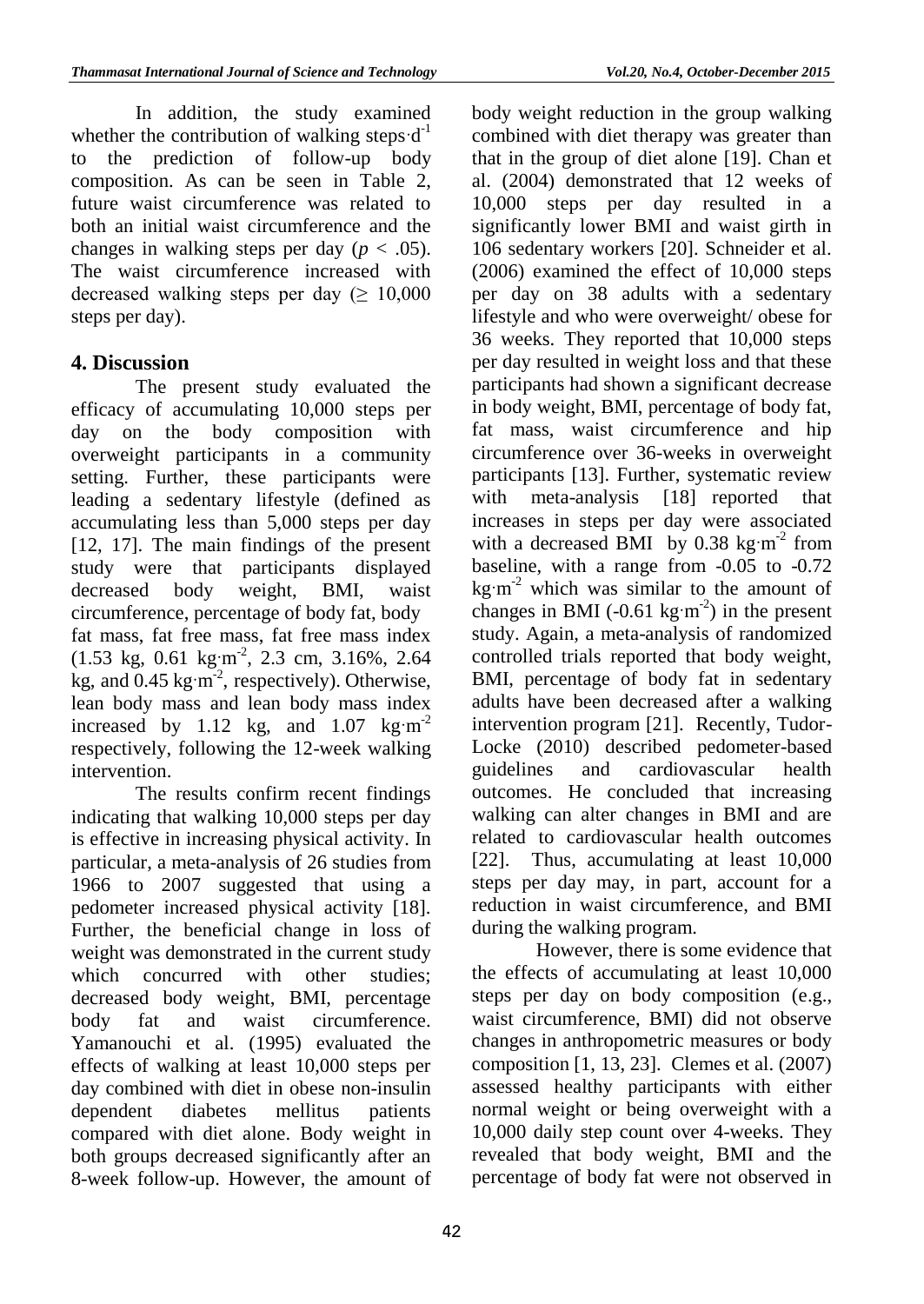the differences between groups at 4 weeks or baseline versus 4 weeks<sup>1</sup>. Similarly, Araiza et al. (2006) reported that BMI and body fat showed no differences or changes either between 10,000 steps per day and the control groups both before and after study during the 6 weeks [23]. Likewise, Swartz et al. (2003) had shown that 18 overweight participants with a family history of type 2 diabetes mellitus showed no changes in BMI, body fat percentage and wrist circumference during an 8-week walking program [24]. Therefore, the duration of the walking intervention may be problematic. A longer intervention would be more appropriate to determine accurate results and might provide more information on the effects of using the pedometer to increase physical activity on body composition. In the present study, a 12-week intervention was examined and the results confirmed the effects of body composition and walking 10,000 steps per day.

The study also evaluated whether changes in accumulating 10,000 daily steps predicted body composition over 12 weeks. A multiple regression analysis for follow-up body composition was performed. The present study found that decreasing walking steps per day was related to an increase in waist circumference. However, decreases in future BMI were not associated with increased walking steps daily  $(p > .05)$ . Yet, the systematic review found that the reduction in BMI was not significantly associated with the baseline steps per day and change in walking steps per day [18]. Waist circumference has been suggested as being reflective of abdominal adiposity in predicting cardiovascular risk [3]. Further, increased visceral adipose tissue has been associated with increased waist circumference [25]. In addition, BMI and waist circumference are one of the components of the definition of metabolic syndrome [4] (e.g., WHO, 1998; NCEP ATP III, 2005; EGIR, 1999; and IDF, 2005). Therefore, the results of the present study suggest that the effects of a pedometer may be attributed, at least in part, to a decrease in metabolic syndrome by which a reduced waist circumference or BMI then resulted in a reduction and risk of cardiovascular disease.

There are a number of limitations with the present study. The control group was not examined; a randomized control trial might be needed. Participants might have changed behavior (e.g., changing diet) during the walking program and that may have resulted in a decrease in body composition. The study had a relatively small sample size and most of the participants that were recruited in females (70%). Therefore, results may not be used to draw conclusions for the whole population. Because the purpose of this study was to determine the effect of an average of 10,000 steps per day on the body composition in overweight adults, a larger sample size with random control trials are needed.

## **5. Conclusion**

Intervention with a pedometer can increased physical activity and the effect of walking with the goal of accumulating 10,000 steps per day results in an improvement of body composition (i.e., decreased body weight, BMI, body fat percentage, waist circumference) in overweight participants.

## **6. Acknowledgements**

The author acknowledges the help of Mr. Paitoon Dhari, the head of community health service and Mrs. Somsong Duren, a registered nurse for organizing and overseeing participant recruitment in the community. The study is also thankful to Associate Professor Pantip Sukprasert for her assistance in completing this study. Lastly, the author would like to thank the participants in the community for their participation. This study was fully supported by a research grant number 1/19/2557 from Thammasat University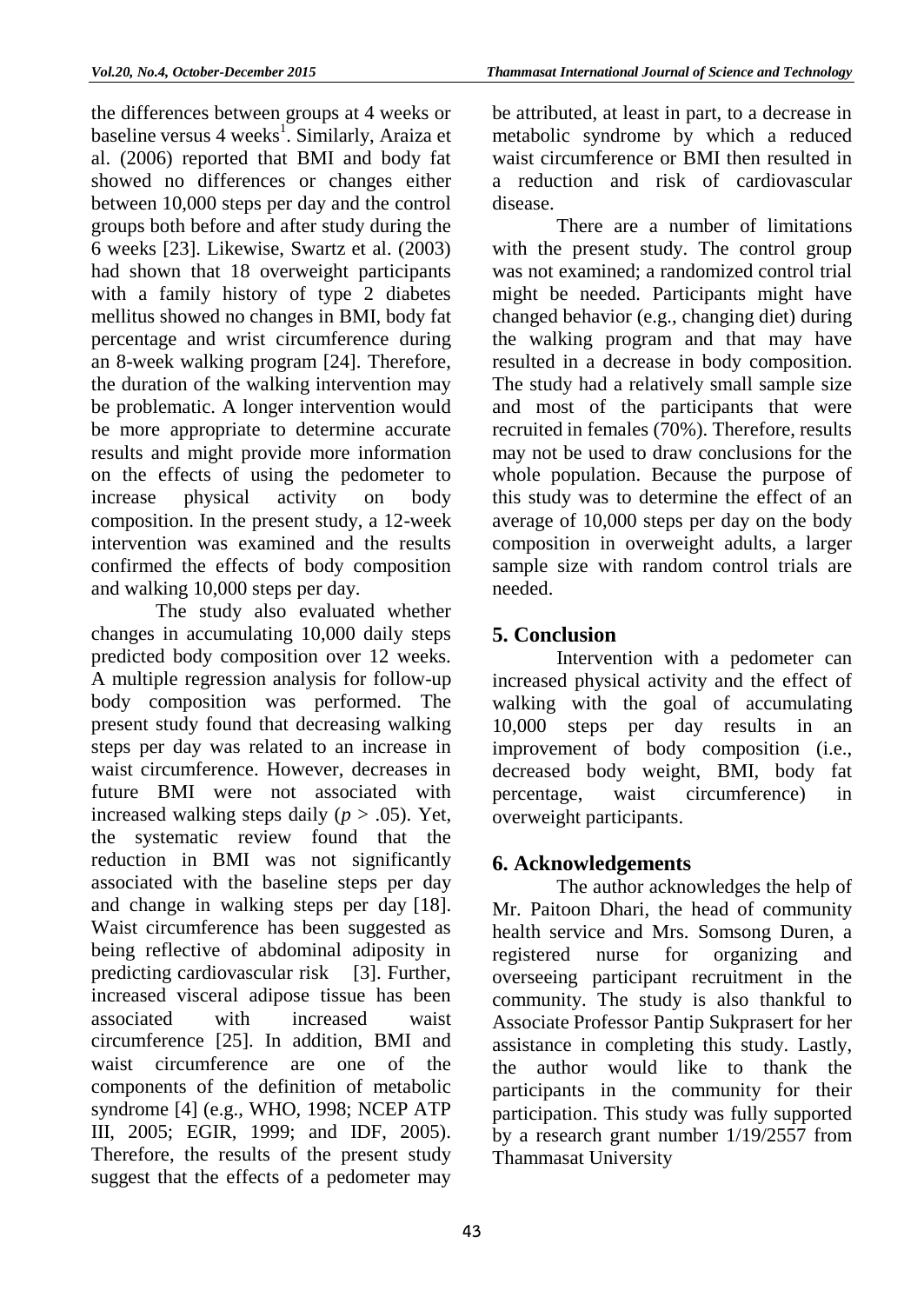## **7. References**

- [1] Clemes SA, Griffiths PL, Hamilton SL., Four-week Pedometer-determined Activity Patterns in Normal Weight and Overweight UK Adults, *Int J Obes.,* Vol.31, No.2, pp.261-6, 2007
- [2] Park YW, Zhu S, Palaniappan L, Heshka S, Carnethon MR, Heymsfield SB: The metabolic syndrome: prevalence and associated risk factor findings in the US population from the Third National Health and Nutrition Examination Survey*. Arch Intern Med*. Vol.163, No.4, pp. 427-36,2003. doi.org/10.1001/archinte.163.4.427
- [3] World Health Organization. Waist Circumference and Waist-hip Ratio: Report of a WHO Expert Consultation. Geneva, 2008.
- [4] Huang PL. A Comprehensive Definition for Metabolic Syndrome. *Dis Model Mech*., Vol.2, No.5-6, pp.231-7, 2009.
- [5] Jitnarin N, Kosulwat V, Rojroongwasinkul N, Boonpraderm A, Haddock C, & Poston W., Prevalence of Overweight and Obesity in Thai Population: Results of the National Thai Food Consumption Survey. *Eat Weight Disord*., Vol.16, No.4, pp. e242-e249, 2001
- [6] Aekplakorn W, Inthawong R, Kessomboon R, Sangthong R, Chariyalertsak S, Putwatana P, Taneepanichskul S., Prevalence and Trends of Obesity and Association with Socioeconomic Status in Thai adults: National Health Examination Surveys, 1991-2009, *J Obes.* 410259, 2014.
- [7] Aekplakorn W, Kosulwat V, Suriyawongpaisal P., Obesity Indices and Cardiovascular Risk Factors in Thai Adults. *Int J Obes*., Vol.30, No.12, pp.1782-90, 2006.
- [8] Aekplakorn W, Pakpeankitwatana V, Lee CM, Woodward M, Barzi F, Yamwong S, Unkurapinun N, Sritara P.

Abdominal Obesity and Coronary Heart Disease in Thai men. *Obesity*, Vol.15, No.4, pp.1035-42, 2007.

- [9] Banks E, Lim L, Seubsman SA, Bain C, Sleigh A. Relationship of Obesity to Physical, Domestic Activities, and Sedentary Behaviours: Cross-sectional Findings from a National Cohort of over 70,000 Thai adults, *BMC Public health*, Vol.11, No.1, pp. 762-76,2011.
- [10] Haskell WL, Lee IM, Pate RR, et al. ACSM/AHA, Recommendations Physical Activity and Public Health Updated Recommendation for Adults form the American College of Sports Medicine and the American Heart Association. *Circulation*, Vol.116, pp.1081-93, 2007.
- [11] Le Masurier GC, Sidman CL, & Corbin CB. Accumulating 10,000 Steps: Does this Meet Current Physical Activity Guidelines?, *Res Q Exerc Sport*, Vol.74, No.4, pp.389-394, 2003.
- [12] Todor-Locke C, Bassett DR., How Many Steps per day, Are Enough?, Preliminary Pedometer Indices for Public Health*., Sports Med*., Vol.34, No.1, pp.1-8, 2004.
- [13] Schneider PL, Bassett Jr DR, Thompson DL, Pronk NP, Bielak KM. Effects of a 10,000 Steps per Day goal in Overweight Adults, *Am J Health Promot*. Vol.21, No.2, 85-9, 2006, [doi:10.4278/0890-1171021.2.85](http://dx.doi.org/10.4278/0890-1171021.2.85)
- [14] Wilde BE, Sidman CL, Corbin CB., A 10,000 Steps Count as a Physical Activity Target for Sedentary Women. *Res Q Exerc Sport*., Vol.72, No.4, pp.411-4, 2001, doi:10.1080/02701367.2001.10608977
- [15] Morgan Jr CF, Pangrazi RP, Beighle A., Using Pedometers to Promote Physical Activity in Physical Education. *JOPERD*, Vol.74, No.7, pp.33-8, 2003.
- [16] NHLBI Obesity Education Initiative. *The Practical Guide: Identification, Evaluation and Treatment of*